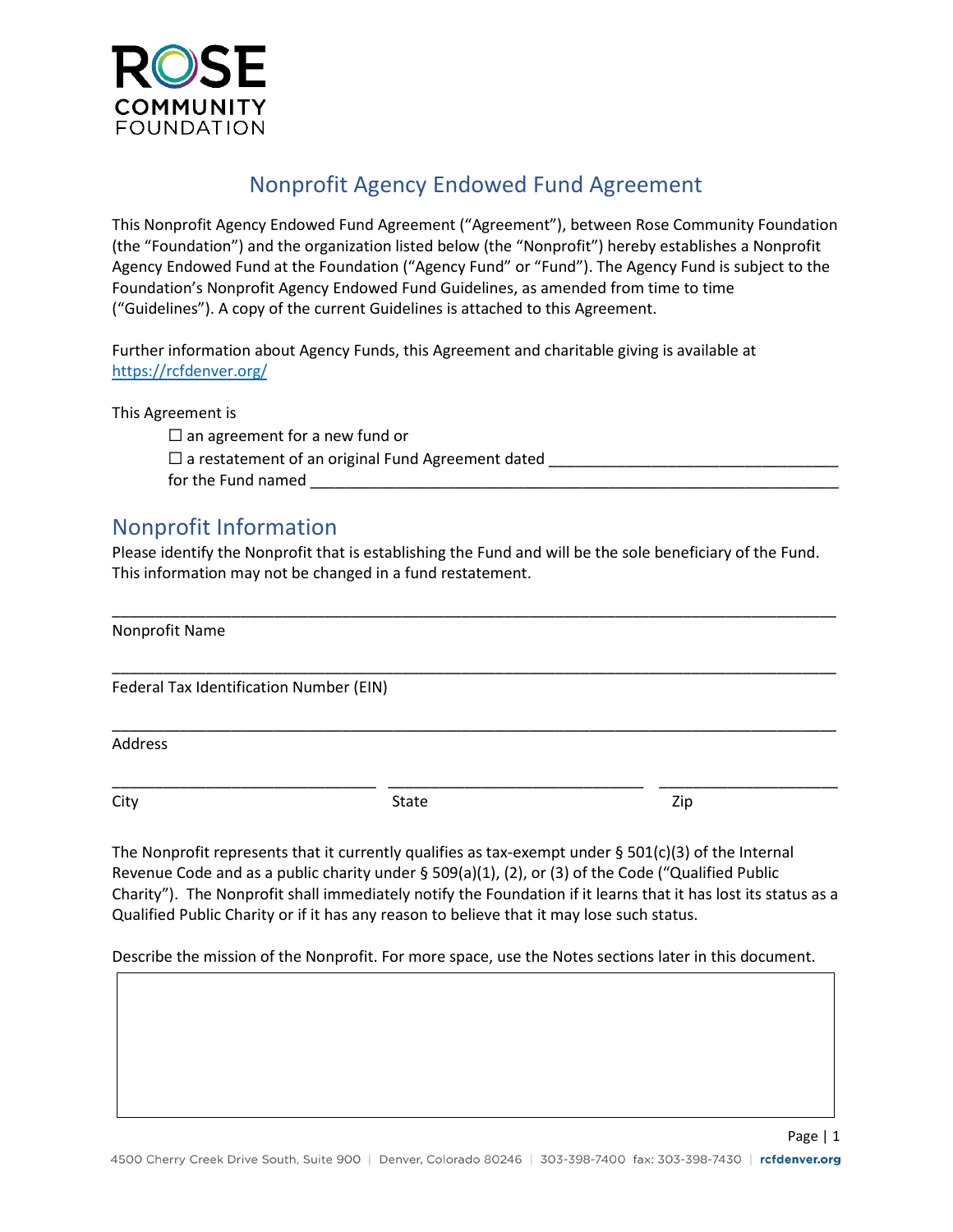## Fund Name and Purpose

The Fund shall be known by the name below and will be listed in Foundation publications unless anonymity for the Fund is requested. This information may not be changed in a fund restatement.

Fund Name:

The purpose of the Fund is to

 $\Box$  Provide general support for the Nonprofit

 $\Box$  Provide support for the following programs or projects of the Nonprofit:

| $\Box$ Other: |  |  |  |
|---------------|--|--|--|
|               |  |  |  |
|               |  |  |  |
|               |  |  |  |

## **Continuity**

The Fund shall continue so long as assets are available in the Fund and the purposes of the Fund can be served by its continuation. If, at any time and for any reason, the Nonprofit shall cease to operate or to exist, the Foundation shall devote any remaining assets in the Fund exclusively for charitable purposes that: (a) are within the scope of the charitable purposes of the Foundation, and (b) most nearly approximate, in the good faith opinion of the Board of Trustees of the Foundation, the original purpose of the Fund.

*Optional:* If not sufficiently captured by the Nonprofit's mission and Fund purpose above, use this space to provide additional clarity on the charitable purpose of the Fund and the Nonprofit, such as populations and geography served. For more space, use the Notes sections later in this document.

### Primary Fund Representative

**The Primary Fund Representative is the Executive Director or CEO of the Nonprofit.** The Primary Fund Representative may access information about the Fund, such as monthly statements and the Fund's contribution and grant history, may make the investment recommendations described below, and may request one or more distributions of the Spendable Amount from the Fund, through the Foundation's secure online portal. The Primary Fund Representative may also designate Authorized Parties. The current Primary Fund Representative is listed below.

| Name    | Title  |          |
|---------|--------|----------|
| Address |        |          |
| City    | State  | Zip      |
| Phone   | E-mail |          |
|         |        | Page   2 |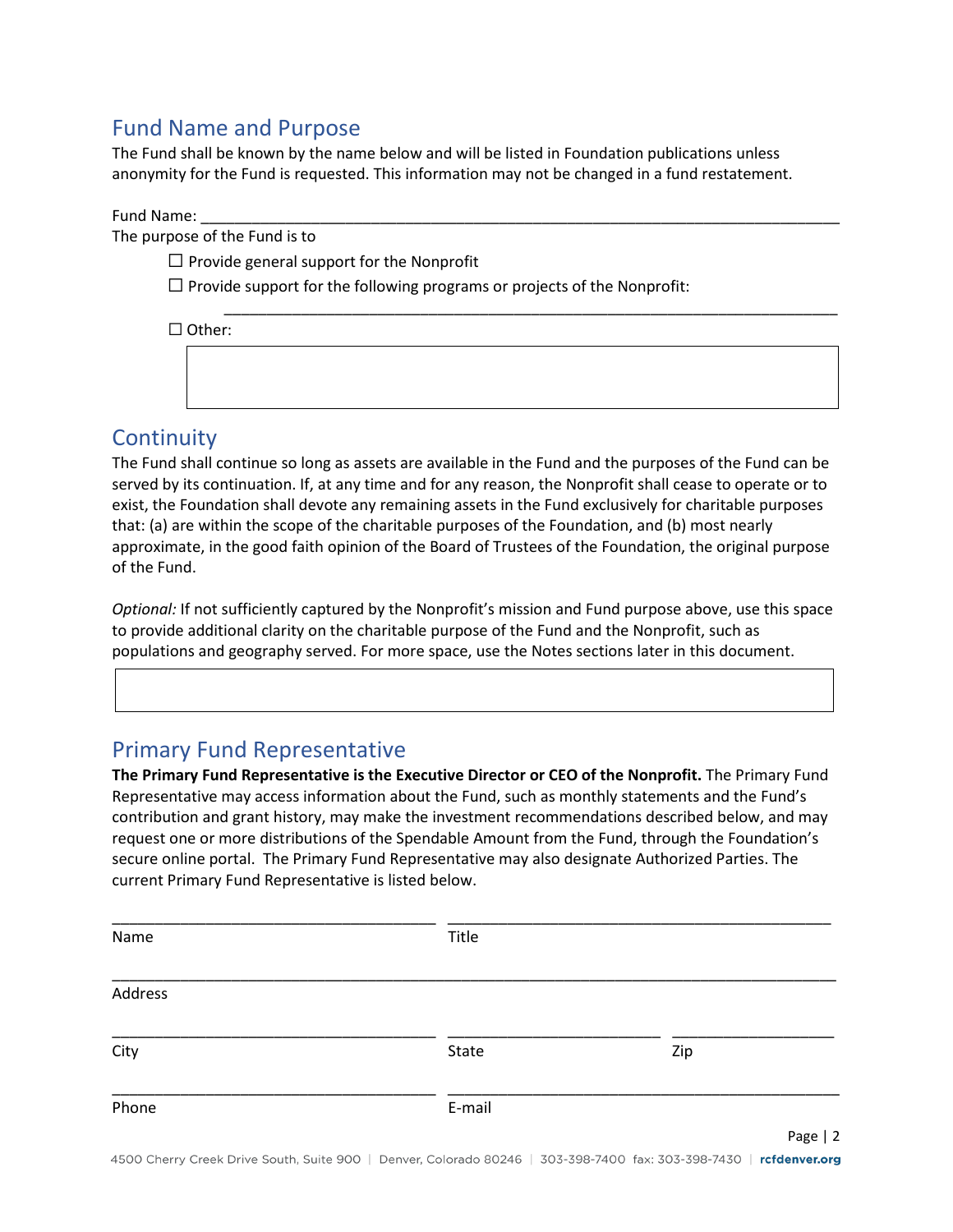## Authorized Parties

Additional parties can be authorized by the Primary Fund Representative to view Fund information and Fund documents through the Foundation's online portal. Authorized Parties may not take action on behalf of the Fund or request Fund distributions. Like Primary Fund Representatives, Authorized Parties are assigned by role with the organization. The current Authorized Parties are listed below.

#### **Authorized Party 1 (optional)**

| Name                                 | Title  |     |
|--------------------------------------|--------|-----|
| Address                              |        |     |
| City                                 | State  | Zip |
| Phone                                | E-mail |     |
| <b>Authorized Party 2 (optional)</b> |        |     |
| Name                                 | Title  |     |
| Address                              |        |     |
| City                                 | State  | Zip |
| Phone                                | E-mail |     |

### Opening Contribution *(for new funds only)*

Please indicate the amount and nature of the opening contribution to the Fund. The minimum opening contribution is \$25,000.

| $\Box$ Check, ACH or Wire Transfer: Amount |           |  |
|--------------------------------------------|-----------|--|
| $\Box$ Marketable Securities:              | shares of |  |
|                                            | from      |  |
| $\Box$ Mutual Funds:                       | shares of |  |
|                                            | from      |  |
| $\Box$ Other                               |           |  |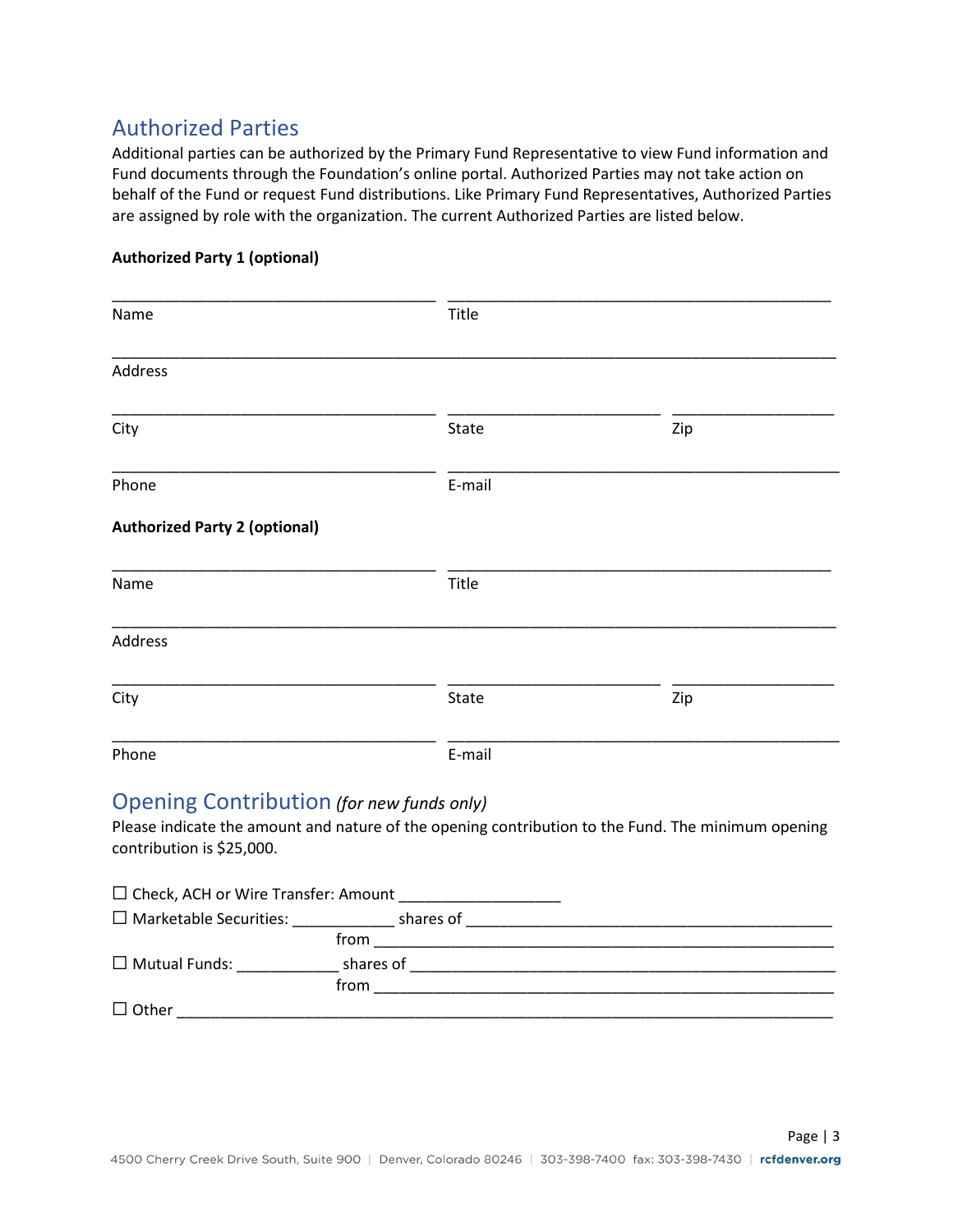### **Distributions**

Distributions from the Fund will be made in accordance with the Foundation's Spending Policy for Endowed Funds, which may be amended by the Foundation's Board of Trustees from time to time (the "Spending Policy"). A copy of the current Spending Policy is attached to this Agreement and explains the authorization needed if an existing Fund wishes to change its distribution percentage.

Please indicate the Annual Distribution Percentage. Note: Under the current Spending Policy, the Annual Distribution Percentage may be up to 5% per year.

#### **Annual Distribution Percentage:** *\_\_\_\_\_\_\_\_%*

The amount available for distribution ("Spendable Amount") will be calculated by the Foundation annually in January. The Primary Fund Representative may request one or more distributions from the Spendable Amount at any time during the year from February through December. Any Spendable Amount remaining at the end of December will be returned to Fund principal and a new Spendable Amount will be calculated in January for the new year.

□ *Create a paired Nonprofit Designated Fund* (optional) (Please initial) By opening a paired Nonprofit Designated Fund, the Nonprofit will be able to direct the Foundation to distribute some or all of its annual endowed fund distribution into its Designated Fund, where distributions can remain and grow from year to year and be distributed to the Nonprofit in part or in full at any time. If this option is elected, please provide a name for the Designated Fund. You may indicate an investment option for the Fund below. All other information and authorizations from this fund agreement will also apply to the Designated Fund.

Nonprofit Designated Fund Name: \_\_\_\_\_\_\_\_\_\_\_\_\_\_\_\_\_\_\_\_\_\_\_\_\_\_\_\_\_\_\_\_\_\_\_\_\_\_\_\_\_\_\_\_\_\_

#### **Commencing Distributions (select one):**

 $\Box$  The Nonprofit would like to begin annual distributions immediately. □ The Nonprofit would like to wait until (i) the Fund balance is at least\_\_\_\_\_\_\_\_\_\_\_\_\_ (fund balance), or (ii) \_\_\_\_\_\_\_\_\_\_\_\_\_\_\_\_\_\_\_\_\_(future date) before any distribution is made.

### **Investments**

Nonprofits establishing an Endowed Fund may choose how the Fund will be invested initially, and the Primary Fund Representative may change the investment recommendation on an annual basis in December. Please select an option below.

 $\Box$  Rose Community Foundation's Asset Allocation Excluding Private Equity

☐ Rose Community Foundation's Asset Allocation Including Private Equity *(endowed funds only)* ☐ Custom Allocation:

- \_\_\_\_\_ % Equity Pool
- \_\_\_\_\_ % Fixed Income Pool
- \_\_\_\_\_ % Money Market Pool
- \_\_\_\_\_ % Private Equity Pool *(endowed funds only)*

100% TOTAL

Page | 4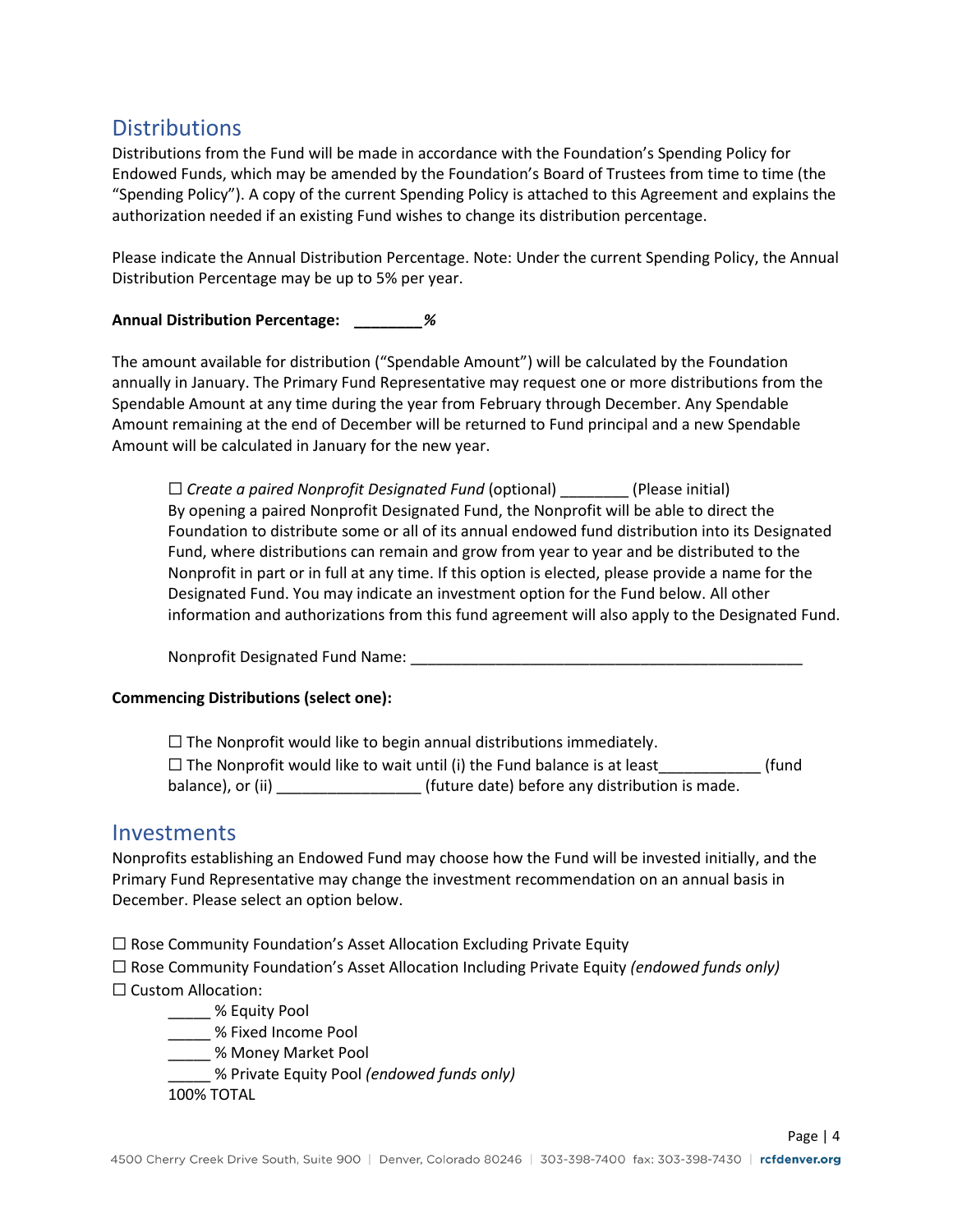If this form is being used to open an Endowed Fund and a paired Nonprofit Designated Fund, please select an investment option for the Designated Fund below.

☐ Rose Community Foundation's Asset Allocation Excluding Private Equity

☐ Custom Allocation:

\_\_\_\_\_ % Equity Pool

\_\_\_\_\_ % Fixed Income Pool

\_\_\_\_\_ % Money Market Pool

100% TOTAL

### Indemnity

In consideration of the Foundation establishing the Fund at the request of the Nonprofit, the Nonprofit agrees to indemnify and hold harmless the Foundation, its trustees, officers and other representatives ("Foundation parties") from and against all liabilities, costs, or expenses which the Foundation parties may incur by reason of acting upon instructions or recommendations given to the Foundation by any authorized person, including but not limited to the Primary Fund Representative.

### **Notes**

Use this section to provide any information not addressed elsewhere in this Agreement or to complete any sections of the Agreement where space was otherwise too limited. For additional notes, please use the notes page at the end of this document.

### Representation of Authority

The persons executing this Agreement on behalf of the Nonprofit warrant and represent that they have full legal power, authority and right to enter into this Agreement on behalf of the Nonprofit; that this Agreement has been duly authorized by all necessary actions; and that no remaining actions are required to make this Agreement binding.

### Governing Law

This Agreement shall be interpreted and enforced in accordance with laws of the State of Colorado, without giving effect to its conflict of laws provisions.

Page | 5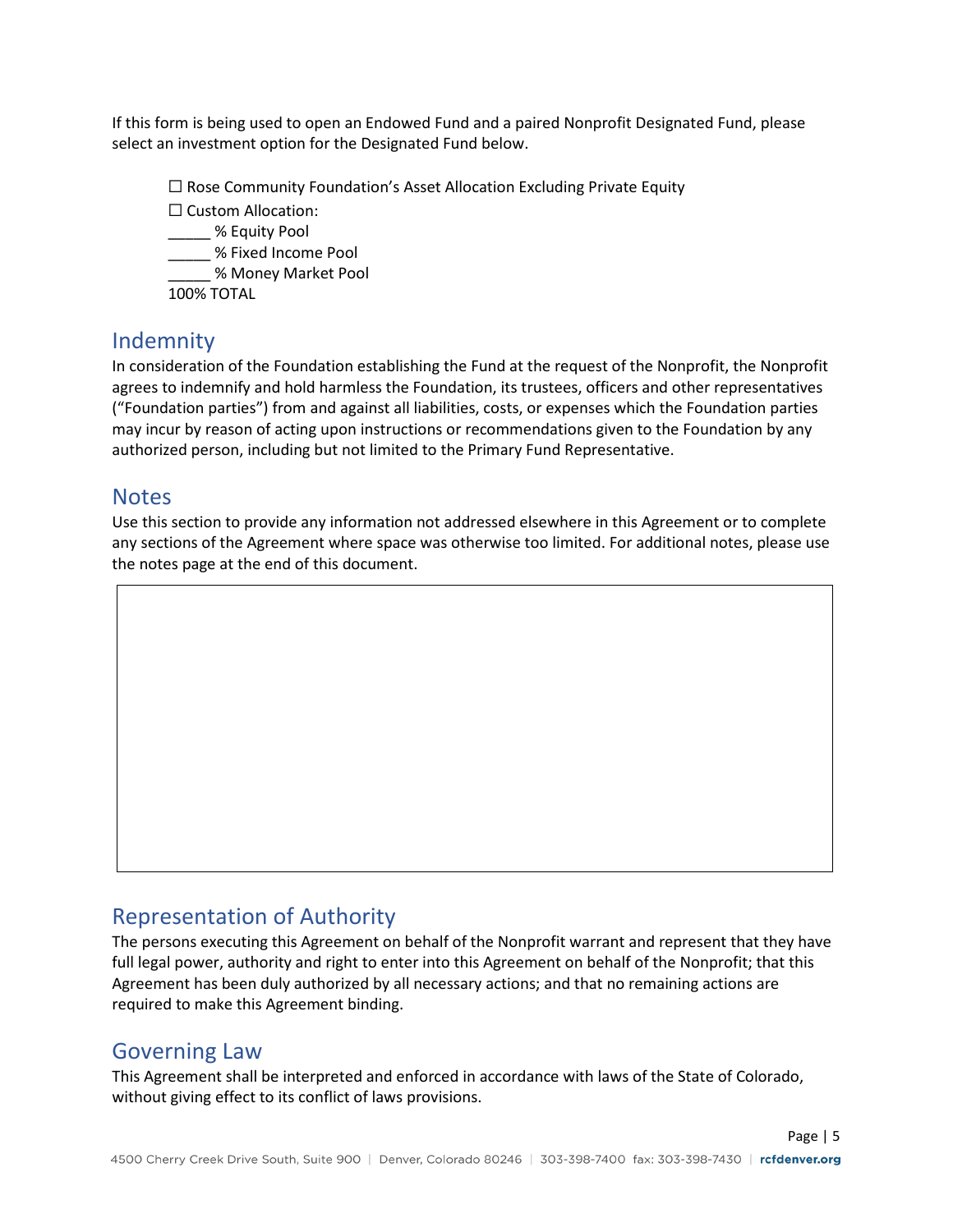## Acknowledgement and Signatures

#### **Instructions: Use the Adobe Fill & Sign feature or print the form, sign manually, and scan.**

On behalf of the Nonprofit, I acknowledge that I have read this Agreement and the attachments to this Agreement (which are incorporated herein by this reference), and the Nonprofit agrees to the terms and conditions set forth herein. The Nonprofit understands that any contribution to the Fund, once accepted by the Board of Trustees of Rose Community Foundation, is an irrevocable contribution to Rose Community Foundation.

| Printed Name, Nonprofit Executive Director/CEO                                                                              | <b>Title</b> |
|-----------------------------------------------------------------------------------------------------------------------------|--------------|
| Signature, Nonprofit Executive Director/CEO                                                                                 | Date         |
|                                                                                                                             |              |
| Printed Name, Nonprofit Board Chair                                                                                         | Title        |
| Signature, Nonprofit Board Chair                                                                                            | Date         |
| Acceptance                                                                                                                  |              |
| Thank you for creating a Nonprofit Agency Endowed Fund at Rose Community Foundation. We look<br>forward to our partnership. |              |

\_\_\_\_\_\_\_\_\_\_\_\_\_\_\_\_\_\_\_\_\_\_\_\_\_\_\_\_\_\_\_\_\_\_\_\_\_\_\_\_\_\_\_\_\_\_\_ \_\_\_\_\_\_\_\_\_\_\_\_\_\_\_\_\_\_\_\_\_\_\_\_\_\_\_\_\_\_\_\_\_\_\_\_\_

Rose Community Foundation

By: Lindy Eichenbaum Lent, President & CEO Date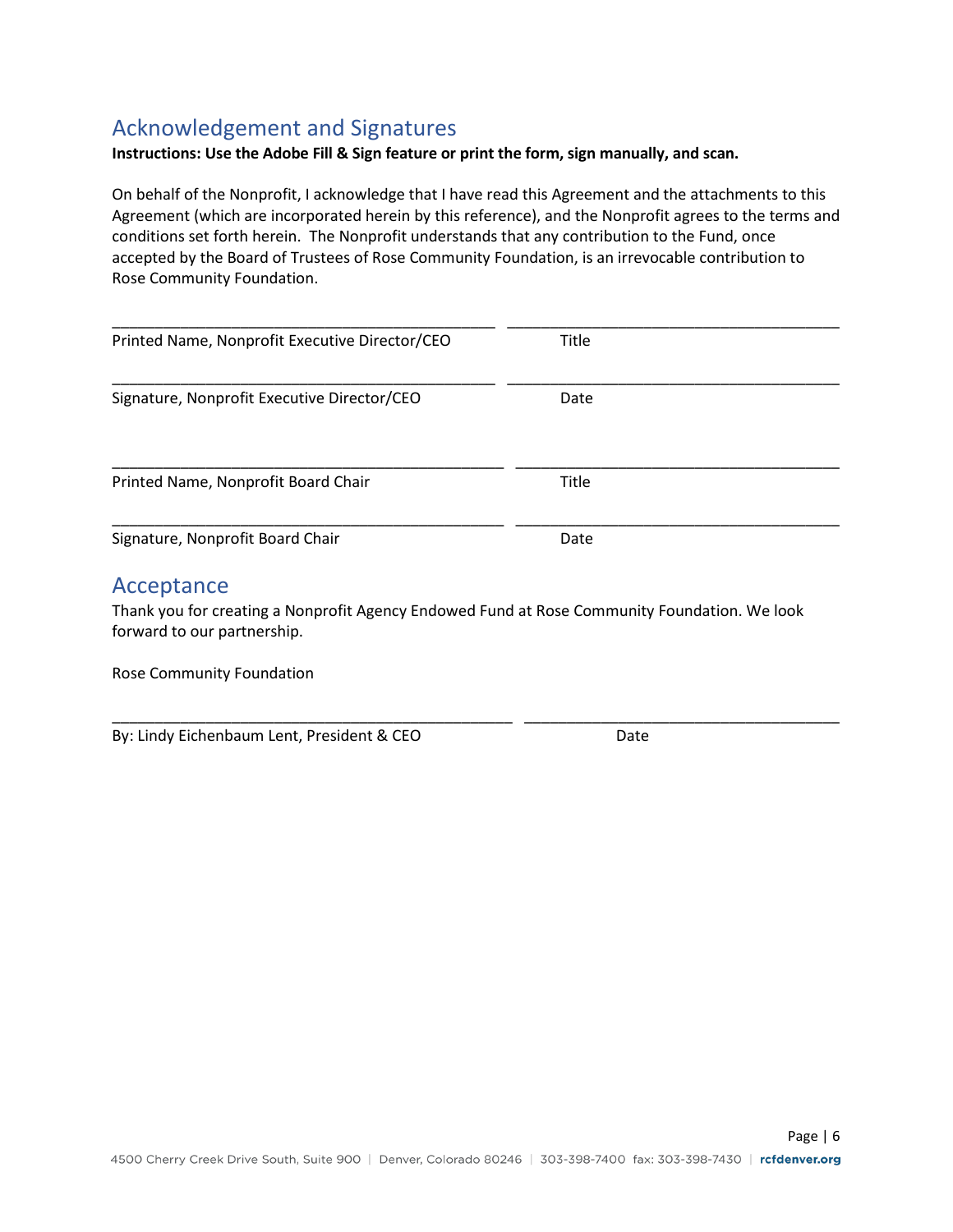# Nonprofit Agency Endowed Fund Guidelines

#### **Establishing a Fund**

The minimum amount to establish a Nonprofit Agency Endowed Fund at the Foundation is \$25,000. The minimum to establish a Nonprofit Designated Fund is \$10,000. The Designated Fund minimum is waived when opening a paired Designated Fund because the initial contribution will come from the Nonprofit Agency Endowed Fund. Additional contributions to the Fund may be made by the Nonprofit at any time. Acceptance of any non-cash contributions is subject to the Foundation's Gift Acceptance Policies and Guidelines. In addition, if any assets contributed to the fund were previously received by the Nonprofit as donor-restricted gifts, such assets will be added to the fund only if such donor-imposed restrictions are specifically approved and accepted by the Foundation and the dollar amount is greater than \$25,000, in which case the Foundation may establish and account for a separate fund to hold and administer such assets.

#### **Tax Status of Funds**

Nonprofit Agency Endowed and Designated funds established at the Foundation are component funds of the Foundation, a 501(c)(3) public charity.

#### **Variance Power**

All Nonprofit Agency Endowed and Designated funds established at the Foundation are subject to the Foundation's "variance power," as set forth in its bylaws. The variance power gives the Foundation the authority to modify any donor recommendation or condition on distributions from a fund for any specified charitable purpose or to any specified organization, if in the sole judgment of the Foundation, such recommendation or condition becomes unnecessary, incapable of fulfillment, or inconsistent with the charitable needs of the community served by the Foundation. In the unlikely event the Foundation is required to exercise its variance power with respect to a fund, it will endeavor to exercise that power so that the modifications conform in a manner as near as possible to the original intent of the fund.

#### **Restrictions on Endowed Fund Distributions**

Nonprofit Agency Endowed funds are established solely to support the operations of the nonprofit establishing the fund. It is the intent of the Foundation and the Nonprofit that endowed funds will be preserved in perpetuity. An annual distribution from the fund will be made to the Nonprofit, the amount of which may be specified by the Nonprofit at the time of establishing the fund. For distribution purposes, the value of the fund is determined in accordance with the Foundation's valuation policies and procedures in effect, which may be amended from time to time.

#### **Management and Investment of Assets**

Nonprofit Agency Endowed and Designated funds at the Foundation are the property of the Foundation and are administered by the Foundation in accordance with these Guidelines and applicable laws, including the Internal Revenue Code and Colorado's Uniform Prudent Management of Institutional Funds Act, all as amended from time to time. The Foundation invests the assets in its Nonprofit Agency Endowed and Designated funds in accordance with the Foundation's investment policies, as amended from time to time. A nonprofit establishing a Nonprofit Agency endowment or designated fund may choose to have the fund invested using the Foundation's asset allocation or may choose its own allocation among the Foundation's pool of investments. For investment purposes, the Foundation may commingle the assets of a Nonprofit Agency endowment or designated fund with those of other Foundation funds, so long as it maintains separate accounting records with respect to each fund. The Foundation may, in its sole discretion, delegate to its committees, officers, employees or agents

Page | 7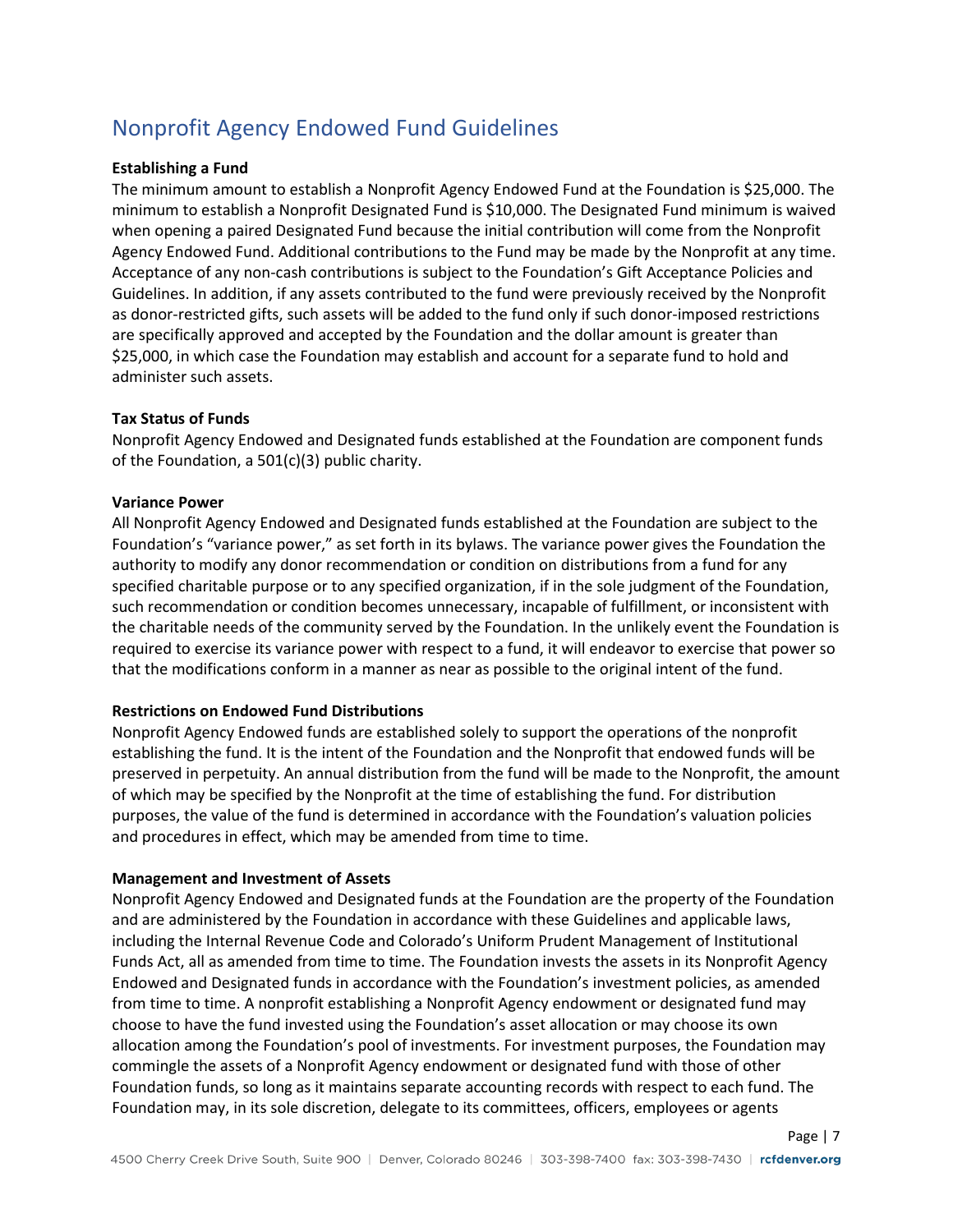authority with respect to investment of its funds. In addition, the Foundation may contract with and pay compensation to independent investment professionals, banks or trust companies.

#### **Fees**

Nonprofit Agency Endowed and Designated funds established at the Foundation are subject to administrative and investment fees. Administrative fees are charged by Rose Community Foundation based on the attached Board-approved fee schedule which may be amended from time to time.

Investment fees are calculated separately and are deducted from investment earnings; investment earnings will always be reported net of investment fees.

The Foundation reserves the right to change its fee structure at any time. The Foundation may also pay or reimburse itself from the Fund for all direct expenses it incurs in administering a Nonprofit Agency endowment or designated fund. In addition, if the Foundation and the Nonprofit agree, the Foundation may provide additional services with respect to the Fund in exchange for an additional fee.

#### **Reports**

The Foundation will provide to the Nonprofit quarterly reports showing the then-current balance in the fund and listing all contributions to the fund, distributions from the fund, fees charged to the fund, and net investment gains (losses) allocated to the fund during the period covered by the report. The Nonprofit may also view fund details through the online fundholder portal.

#### **Confidentiality**

The Foundation agrees not to use any confidential information provided in connection with the establishment of a fund for purposes other than those for which it was provided, without receiving the prior written consent of the Nonprofit.

#### **Irrevocable Gifts**

All contributions to a Nonprofit Agency Endowed fund, once accepted by the Foundation, represent irrevocable gifts to the Foundation.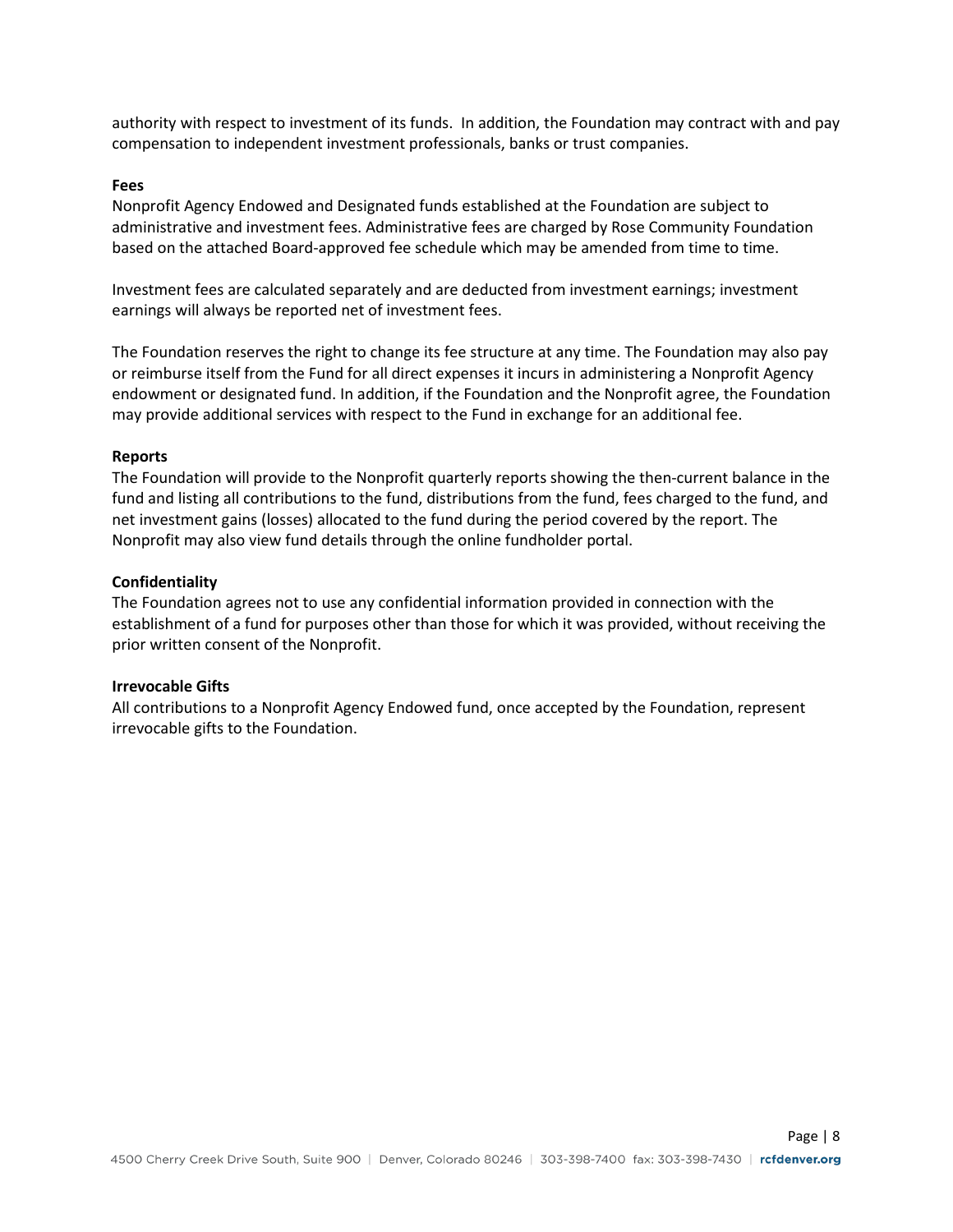# Rose Community Foundation Fee Schedule

*Current as of January 1, 2021*

For funds held by Rose Community Foundation, administrative fees are charged according to the Boardapproved schedule below, which may be amended from time to time. These fees are separate from and in addition to investment management fees.

| <b>Fee Structure</b> |                                         |  |
|----------------------|-----------------------------------------|--|
| Rate                 | <b>Fund balance</b>                     |  |
| 1.0%                 | for funds with assets up to \$1 million |  |
| 0.5%                 | for funds with assets over \$1 million  |  |
|                      |                                         |  |
| \$250                | Minimum Annual Fee                      |  |

# Spending Policy for Endowed Funds Held by Rose Community Foundation

#### **I. Purpose**

- A. The purpose of this Spending Policy for Endowed Funds (this "Policy") of Rose Community Foundation (the "Foundation") is to set forth rules and guidelines for spending from the Foundation's endowed funds, other than the Foundation's own unrestricted endowment (the "Funds"). The overall objective of the Policy is to balance the needs of the Funds' beneficiary organizations for distributions to support their current charitable activities, and the need to preserve the purchasing power (real value) of the Funds in order to support the beneficiary organizations' future charitable activities.
- B. The Policy is comprised of three components: 1) a determination of spendable amount, 2) rules relating to the suspension of distributions in certain situations when a Fund's value declines below its historic dollar value, and 3) rules relating to distribution authorization and the commencement of distributions.

#### **II. Determination of Spendable Amount**

- A. The amount available for distribution annually from each Fund (the "Spendable Amount") shall be calculated using the following formula: an amount equal to the Annual Distribution Percentage (defined below) of a Fund's trailing twelve quarter Fund balance as of December 31 of the year preceding the calculation. The Spendable Amount from Funds that are fewer than three years old shall be calculated using the following adjusted formula: an amount equal to the Annual Distribution Percentage of a Fund's trailing quarterly Fund balance for the number of quarters the Fund has been in existence as of December 31 of the year preceding the calculation.
- B. The Annual Distribution Percentage is:
	- i. In the case of Funds for which the Fund Agreement states a percentage, that percentage.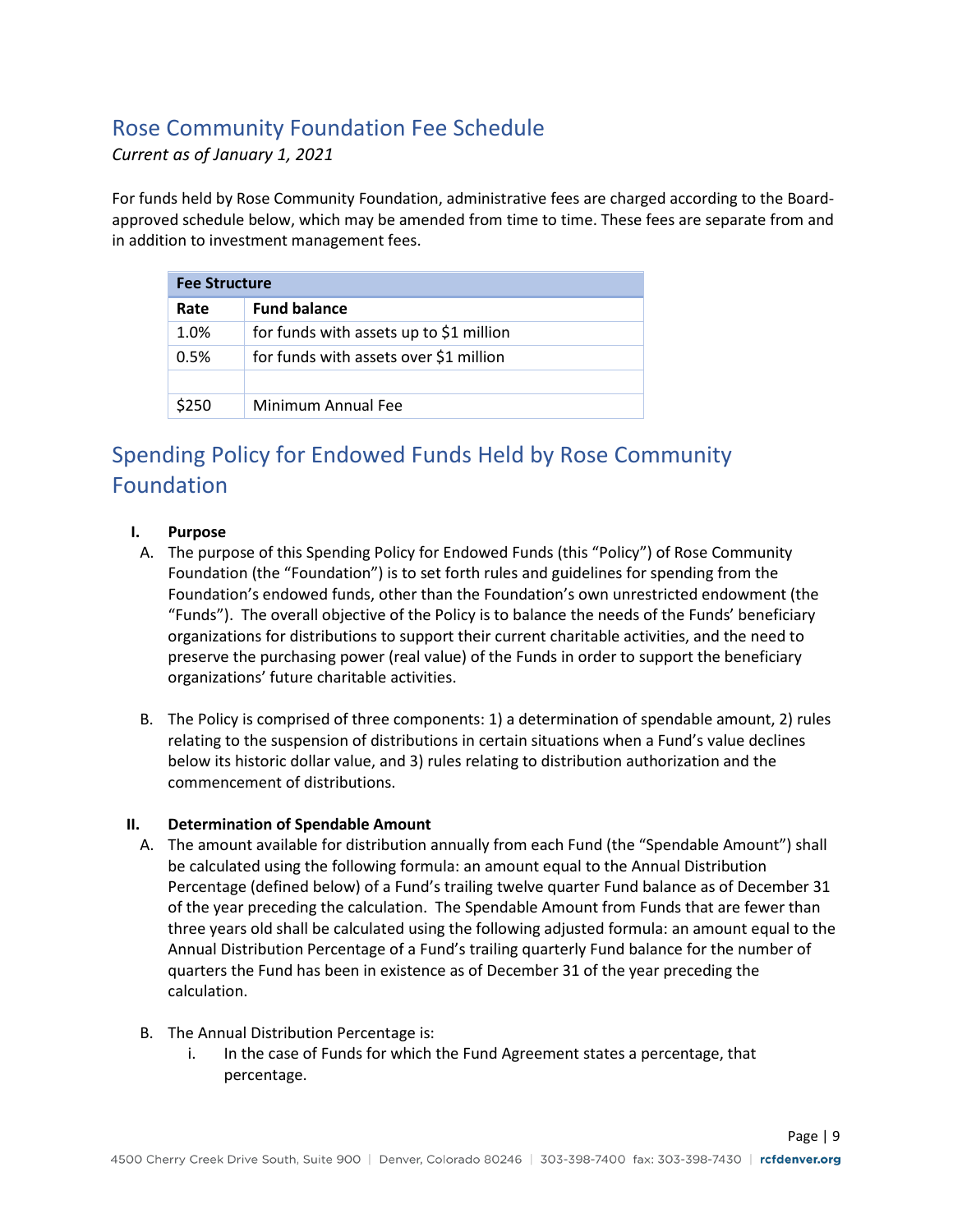- ii. In the case of Funds for which the Fund Agreement does not state a percentage, the percentage determined by the Foundation's Board of Trustees.
- C. The Annual Distribution Percentage may not exceed 5%.
- D. The Annual Distribution Percentage may be changed:
	- i. In the case of an Endowed Fund established by the beneficiary agency, by vote of its Board of Directors and approval by the Foundation's Board of Directors.
	- ii. In the case of an Endowed Fund established by a donor, by direction of the donor and approval by the Foundation's Board of Directors or by the sole determination of the Foundation's Board of Directors.
	- iii. In no event may the Annual Distribution Percentage exceed the percentage allowed by this Policy, as it may be amended from time to time.

#### **III. Suspension of Distributions**

- A. A Fund's historic dollar value ("HDV") is the sum of original and subsequent contributions to the Fund, not including investment earnings or losses. In the case where a distribution from a Fund would result in the Fund balance falling below the Fund's HDV, such distribution must be authorized by both the primary fund representative (defined below) and the Board Chair of the beneficiary organization.
- B. Notwithstanding authorization by the primary fund representative and the Board Chair of the beneficiary organization, the Foundation shall suspend distributions from any Fund if a distribution would result in the Fund balance falling below sixty-six percent (66%) of the Fund's HDV.
- C. Administrative fees paid to the Foundation shall continue even when distributions are suspended.

#### **IV. Distribution Authorization and Commencement**

- A. The primary fund representative for a Fund will be the Executive Director or CEO of the beneficiary organization. The primary fund representative is authorized to request one or more distributions of the Spendable Amount from the Fund.
- B. Unless a target fund balance or future distribution date is stated in the Fund Agreement, annual distributions may begin at fund inception.

#### **V. Review and Revision**

A. This Spending Policy will be reviewed and reconfirmed or revised on a regular basis by the Foundation's Board of Trustees.

APPROVED THIS 15<sup>th</sup> DAY OF DECEMBER, 2020 BY THE BOARD OF TRUSTEES OF ROSE COMMUNITY FOUNDATION.